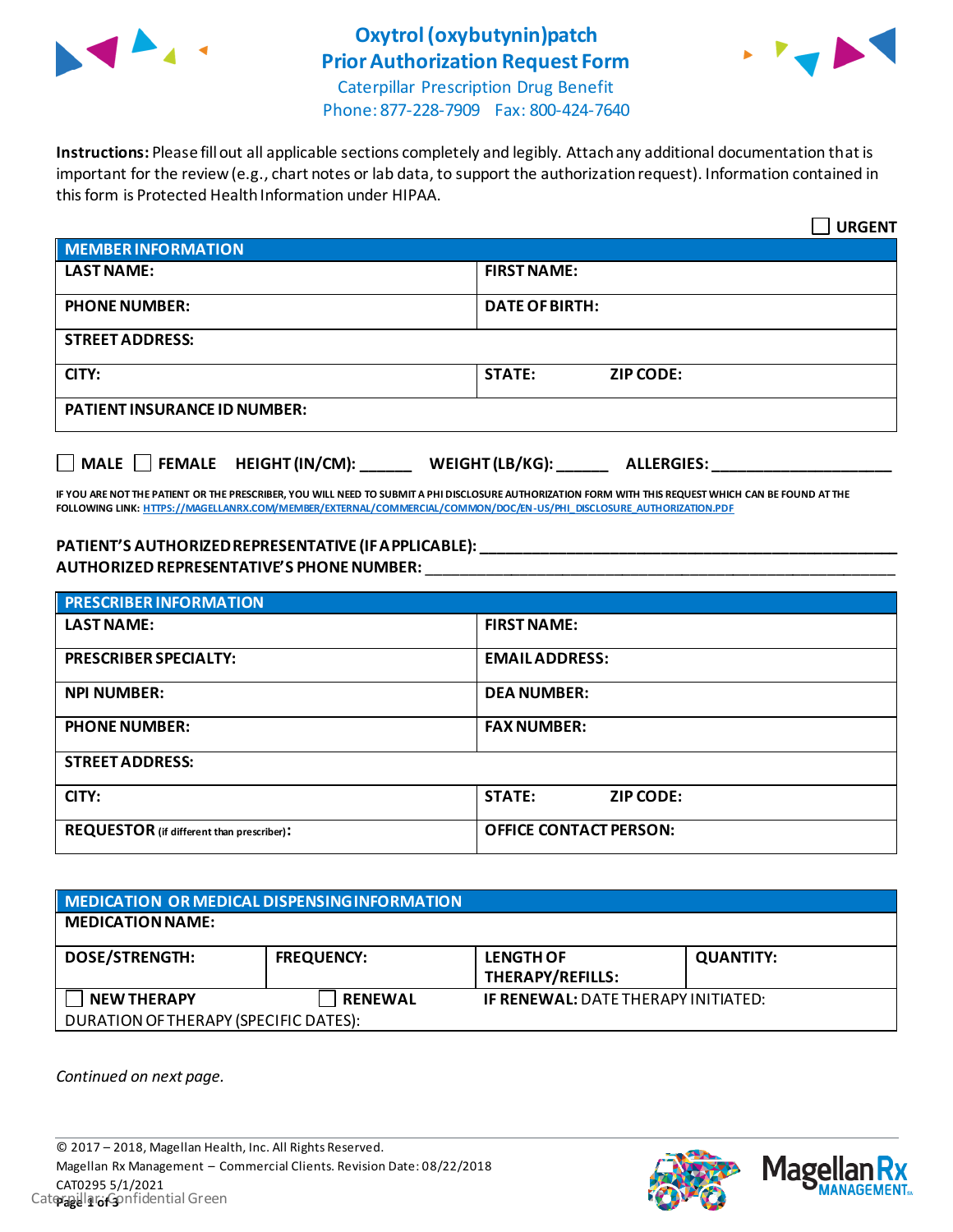

## **Oxytrol(oxybutynin)patch Prior Authorization Request Form**

Caterpillar Prescription Drug Benefit Phone: 877-228-7909 Fax: 800-424-7640



| <b>MEMBER'S LAST NAME:</b>                                                                                                                                                                                                                                                                                                                                                                                                                                                                                                      | <b>MEMBER'S FIRST NAME:</b>                                                                                                       |                                                       |  |  |
|---------------------------------------------------------------------------------------------------------------------------------------------------------------------------------------------------------------------------------------------------------------------------------------------------------------------------------------------------------------------------------------------------------------------------------------------------------------------------------------------------------------------------------|-----------------------------------------------------------------------------------------------------------------------------------|-------------------------------------------------------|--|--|
|                                                                                                                                                                                                                                                                                                                                                                                                                                                                                                                                 | 1. HAS THE PATIENT TRIED ANY OTHER MEDICATIONS FOR THIS CONDITION?                                                                | YES (if yes, complete below)<br><b>NO</b>             |  |  |
| <b>MEDICATION/THERAPY (SPECIFY</b><br>DRUG NAME AND DOSAGE):                                                                                                                                                                                                                                                                                                                                                                                                                                                                    | <b>DURATION OF THERAPY (SPECIFY</b><br>DATES):                                                                                    | <b>RESPONSE/REASON FOR</b><br><b>FAILURE/ALLERGY:</b> |  |  |
| <b>2. LIST DIAGNOSES:</b>                                                                                                                                                                                                                                                                                                                                                                                                                                                                                                       |                                                                                                                                   | <b>ICD-10:</b>                                        |  |  |
| $\Box$ Overactive Bladder<br>$ICD-10$                                                                                                                                                                                                                                                                                                                                                                                                                                                                                           |                                                                                                                                   |                                                       |  |  |
| PRIOR AUTHORIZATION.                                                                                                                                                                                                                                                                                                                                                                                                                                                                                                            | 3. REQUIRED CLINICAL INFORMATION: PLEASE PROVIDE ALL RELEVANT CLINICAL INFORMATION TO SUPPORT A                                   |                                                       |  |  |
| <b>Clinical Information:</b><br>Has the patient had a previous trial with generic oxybutyninIR/ER? $\Box$ Yes $\Box$ No Please submit documentation of dates of<br>trial.                                                                                                                                                                                                                                                                                                                                                       |                                                                                                                                   |                                                       |  |  |
| Has the patient had a previous trial with generic tolterodinel R/ER? $\Box$ Yes $\Box$ No Please submit documentation of dates of<br>trial.                                                                                                                                                                                                                                                                                                                                                                                     |                                                                                                                                   |                                                       |  |  |
| Has the patient had a previous trial with generic solifenacin? $\Box$ Yes $\Box$ No Please submit documentation of dates of trial.                                                                                                                                                                                                                                                                                                                                                                                              |                                                                                                                                   |                                                       |  |  |
|                                                                                                                                                                                                                                                                                                                                                                                                                                                                                                                                 | Has the patient had a previous trial with generic darifenacin? <sub>Ilfer</sub> No Please submit documentation of dates of trial. |                                                       |  |  |
| Has the patient had a previous trial with generic trospiumIR/ER? $\Box$ Yes $\Box$ No Please submit documentation of dates of<br>trial.                                                                                                                                                                                                                                                                                                                                                                                         |                                                                                                                                   |                                                       |  |  |
| Does the patient have a contraindication that precludes the use of oxybutynin, tolterodine, solifenacin, darifenacin,<br>AND trospium? $\Box$ Yes $\Box$ No Please submit documentation.                                                                                                                                                                                                                                                                                                                                        |                                                                                                                                   |                                                       |  |  |
| Are there any other comments, diagnoses, symptoms, medications tried or failed, and/or any other information the<br>physician feels is important to this review?                                                                                                                                                                                                                                                                                                                                                                |                                                                                                                                   |                                                       |  |  |
|                                                                                                                                                                                                                                                                                                                                                                                                                                                                                                                                 |                                                                                                                                   |                                                       |  |  |
| *Please note: Not all drugs/diagnoses are covered on all plans. This request may be denied unless all required<br>information is received.                                                                                                                                                                                                                                                                                                                                                                                      |                                                                                                                                   |                                                       |  |  |
| ATTESTATION: I attest the information provided is true and accurate to the best of my knowledge. I understand that<br>the Health Plan, insurer, Medical Group or its designees may perform a routine audit and request the medical<br>information necessary to verify the accuracy of the information reported on this form.                                                                                                                                                                                                    |                                                                                                                                   |                                                       |  |  |
| Prescriber Signature or Electronic I.D. Verification:                                                                                                                                                                                                                                                                                                                                                                                                                                                                           |                                                                                                                                   | Date:                                                 |  |  |
| <b>CONFIDENTIALITY NOTICE:</b> The documents accompanying this transmission contain confidential health information that is legally privileged. If<br>you are not the intended recipient, you are hereby notified that any disclosure, copying, distribution, or action taken in re liance on the contents<br>of these documents is strictly prohibited. If you have received this information in error, please notify the sender immediately (via return FAX)<br>and arrange for the return or destruction of these documents. |                                                                                                                                   |                                                       |  |  |

© 2017 – 2018, Magellan Health, Inc. All Rights Reserved. Magellan Rx Management – Commercial Clients. Revision Date: 08/22/2018 CAT0295 5/1/2021 Caterpillar: Confidential Green **Page 2 of 3**